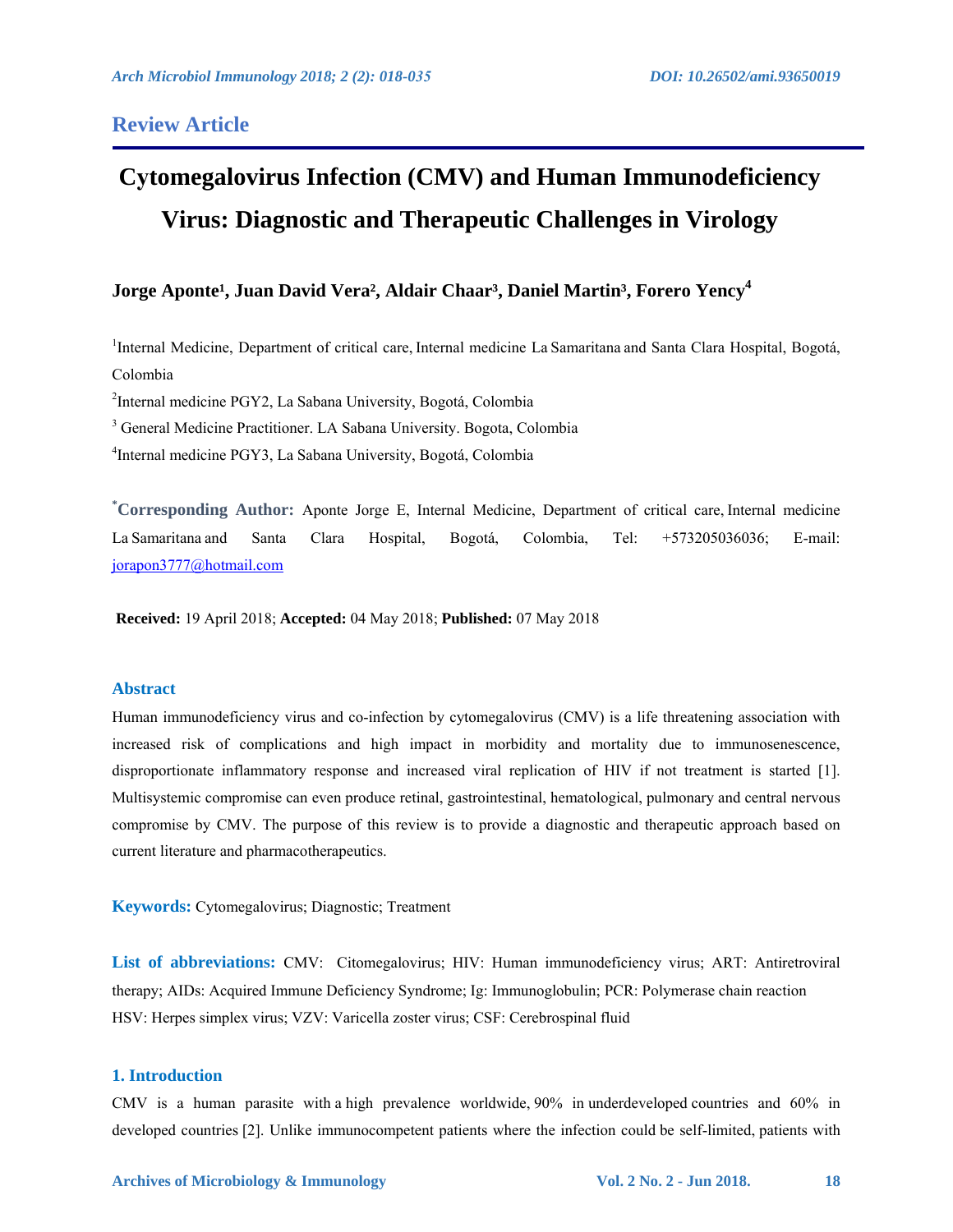immunosuppression are at increased risk of complications, disability and mortality. Co-infection with CMV in HIV patients is associated with worse outcomes and increased HIV viral replication with reduction of Tlymphocytes CD4 <50 cel/ mL leading to reactivation of latent CMV infections with subsequent viremia, colonization and compromise of different organs (retina, digestive tract, central nervous system, lungs, among others) [3]. Diagnosis of CMV in patients with AIDS defining state is not always easy and requires clinical suspicious. The purpose of this paper is to review the natural history of co-infection with HIV and CMV, its pathophysiology, prognosis as well as the systemic compromise in various organs. We also comment about diagnostic methods according to the clinical scenario, diagnostic performance and therapeutics.

## **2. Pathophysiology and Impact of HIV Replication in CMV Coinfection**

Cytomegalovirus was initially known as cytomegalic inclusions disease virus and is one of the three B-herpes viruses that are responsible for infections in humans. It contains a double-stranded DNA molecule and is characterized as being the largest compared to other species [4]. It can be differentiated by the number of genes it contains and its additional functions for trascription to occur, most of the strains studied are AD169 and the Toledo strain.

Host response to CMV, involves the activation of human leukocyte antigen (HLA) which involves immune responses to infection by this type of herpes virus. Presentation of some peptides by the virus through the major histocompatibility complex allows activation of CD8 cytotoxic lymphocytes, recognition and destruction of infected cells [5]. On the other hand, HIV and CMV act synergistically inducing the expression and release of cytokines by CMV and activation of HIV DNA leading to increased viral load and faster progression to an immunodeficiency state [6].

Replication cycle begins with the insertion of the virus to target cell thanks to the fusion of the viral envelope with the plasma membrane of the host cell in a neutral environment/neutral pH [4]. This process can explain the entry of CMV to most cells, especially in pigmented epithelium in the retina and endothelium due to its receptors and a low pH allowing for endocytosis of viral particles. Surface glycoproteins allow fusion and/or endocytosis, more than 50 have been described and the more prominent are: glycoprotein B (gB), gM/gN and gH/gL. Glycoprotein gM has the greater proportion and it acts with the gN to be able to be united to the receiver. Likewise, gH and gL act together to achieve the entry of the virus as a fusion receptor and as a chaperone [7] It is essential to know some of the receptors that allow the entry of this type of herpes. viruses, among the most important are heparan sulfate proteoglycans, major histocompatibility complex, annexin II,  $\alpha$ 2 $\beta$ 1, among others. The entry of the virion through these mechanisms not only allows replication to take place but also activates and inflammatory cascades that allows the release of cytokines and interleukins that mediate the activation of the innate immune response, through gene activation. This activation not only allows the perpetuation of the damage but also facilitates the survival of the virus inside the cell, inhibiting, for example, the pathways of the caspases. which under "normal" conditions are activated in order to cause apoptosis and thus prevent the replication of the virus. However, this virus has a large number of pathways through which it inhibits apoptosis pathways such as caspase and allows the virus to remain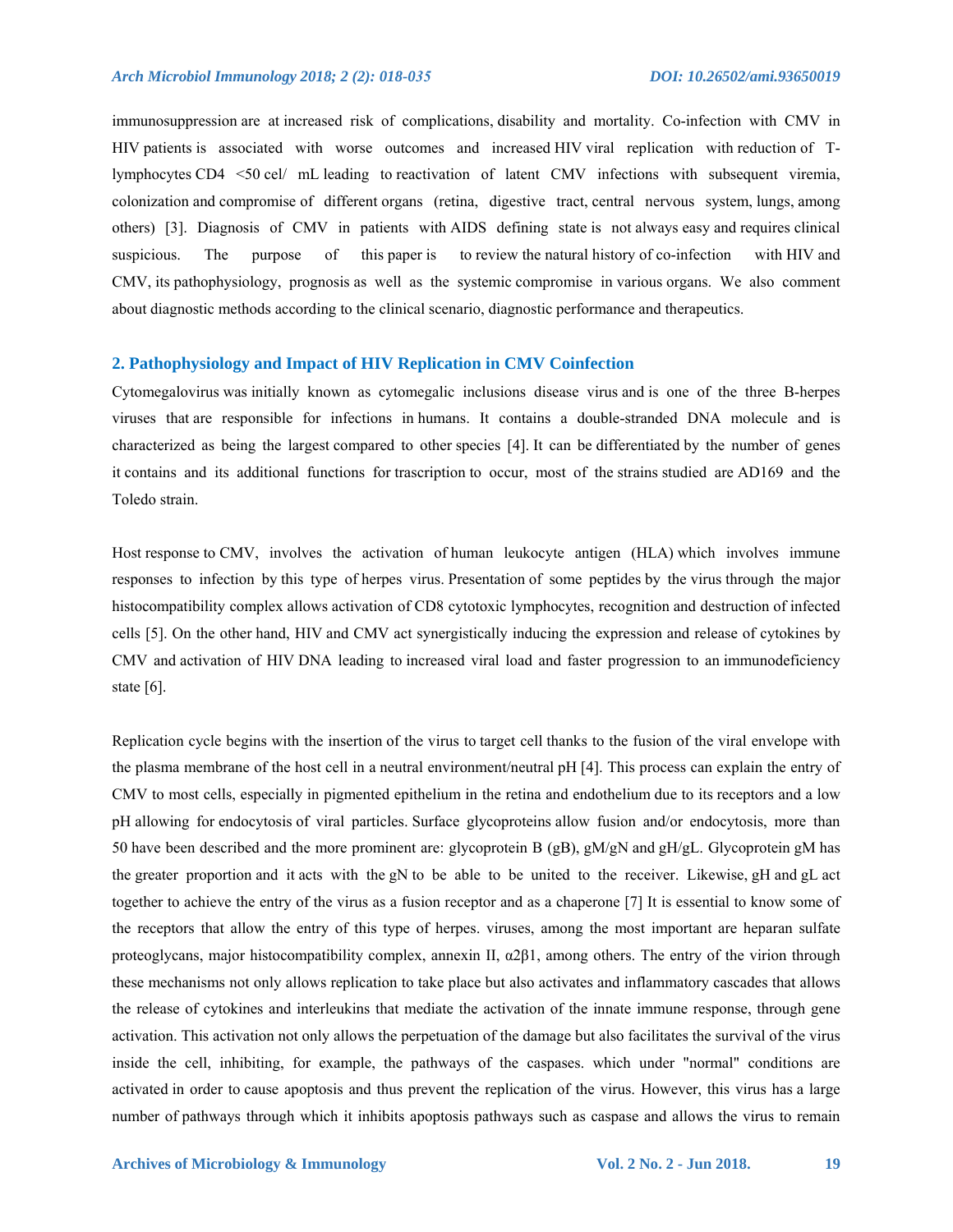#### *Arch Microbiol Immunology 2018; 2 (2): 018-035 DOI: 10.26502/ami.93650019*

inside the cell long enough to replicate. Additionally, another example of genetic regulation and signal cascades is the modulation of the metabolic processes of the host, where by different mechanisms, some not yet known at all, CMV is able to increase the supply of nutrients to the cell, in order to have enough substrate to carry out the replication, where the control of the translation (process that requires the use of energy) plays an important role in this process of metabolic regulation, given that although it is clear that for different mechanisms the CMV manages to increase the contribution of substances such as glucose, it is also important to emphasize that this virus must achieve a balance between the increase of nutrients, anabolic processes and the inhibition of stress produced in the host cell, since the increase in Stress can eventually promote apoptosis of it and therefore be left without a place where to perform the replication process [8-10].

Simultaneously, the virus is replicating, synthesizing nucleocapsid proteins so that later from the nucleus the DNA inside the capsid, together with some proteins of the tegument leave the nucleus towards the cytoplasm and the Golgi apparatus to through vesicles, where other tegument proteins and membrane glycoproteins adhere, necessary to complete the complete formation of the virus (Figure 1).



**Figure 1:** Pathophysiology and impact of HIV replication in CMV coinfection.

Regarding the response of the host to the presence of CMV, it is known that human leukocyte antigen (HLA) is involved in the body's immune response to infection by this herpes virus. The presentation of some peptides of the virus by means of the major histocompatibility class complex, allows CD8 cytotoxic lymphocytes to recognize and destroy the infected cells. The latter, evidences the relationship that exists with VIH and the pathological events that take place after the severe immunosuppression caused by VIH. These two viruses act synergistically, for example, CMV stimulates the expression and release of a series of cytokines that allow the activation of VIH DNA and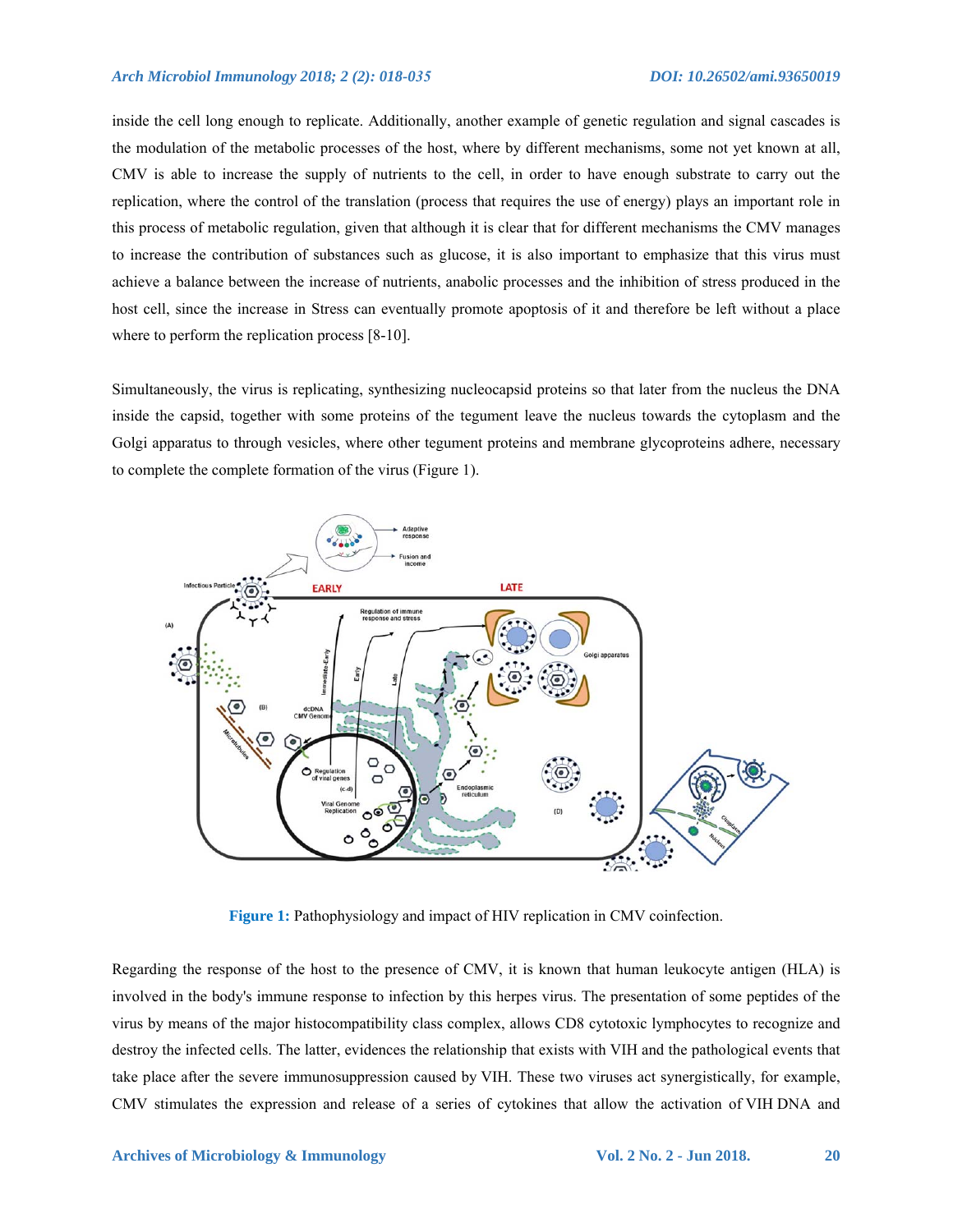additionally activate the proviral DNA of VIH, which translates into a higher VIH viral load and a rapid progression to acquired immunodeficiency syndrome. (eleven)

## **3. Prognosis and Complications**

The coinfection of VIH, CMV is related to greater replication, transmission and progression of VIH infection [12], various immunological mechanisms have been described that explain the severity of this coinfection, on the other hand, CMV coinfection in a prognostic factor as demonstrated by Brandsaeter AB, Johannessen A, Holberg-Petersen M, et al, where the viral load for CMV> 200 copies / ml was an independent factor of mortality [13]; It is important to note that the impact on survival is not only seen in patients who are not receiving antiretroviral treatment or with advanced AIDS disease (14), but there is a clear impact on mortality in patients receiving antiretroviral therapy [15]. has linked VIH -CMV coinfection with increased cardiovascular and cerebrovascular morbidity, resulting in increased morbidity and mortality [16], white organ involvement in patients with VIH -AIDS makes the prognosis of patients less encouraging, therefore the patient must be evaluated. - infection of CMV and VIH in order to establish an early and timely treatment in this group of patients.

#### **3.1 Retinal involvement**

Cytomegalovirus retinitis is the most frequent ocular infection due to opportunistic germs and is the main cause of visual loss in patients with AIDS [9]. It is estimated that before the beginning of the ART era, this retinopathy was present in 30% of patients with VIH, although this figure decreased by approximately 80% after the start of ART therapy in 1966 [17].

CMV is a neurotropic pathogen that has an important affinity towards neural tissues and the retina. It is characterized by causing a necrotizing retinitis which typically presents cytomegaly with two types of inclusions, basophilic cytoplasm and eosinophilic intranuclear [18]. Within the spectrum of lesions caused by CMV to the retina, hemorrhages and areas of necrosis may be evidenced in the periphery, posterior pole both unilaterally and bilaterally. Those lesions that affect the posterior pole (macula and optic nerve) and are accompanied by vitreitis can present photophobia, defects in the visual field, progressive loss of visual acuity and floaters [19].

The clinical signs that can be evidenced are the following: cotton wool spots randomly which come together as the CMV progresses through the circulation of the retina; Along with this, granular lesions can also be superimposed, areas of hemorrhage without a certain pattern, which can compromise the optic nerve and the macula. All these findings can be summarized in three injury patterns that are typical of CMV involvement, the first is retinopathy in "pizza pie" or "pepperoni pizza", the second are granular lesions in the periphery of the retina. and the last one the frozen branch angitis.

Similarly, to describe the retinal lesions, this can be divided into 3 zones: Zone one refers to the posterior pole, the second includes the edge of zone 1 to the vertex of the veins and in the last zone the space delimited between the periphery and zone 2 [20]. In the same way, this division has been used to evaluate the progression of the lesions in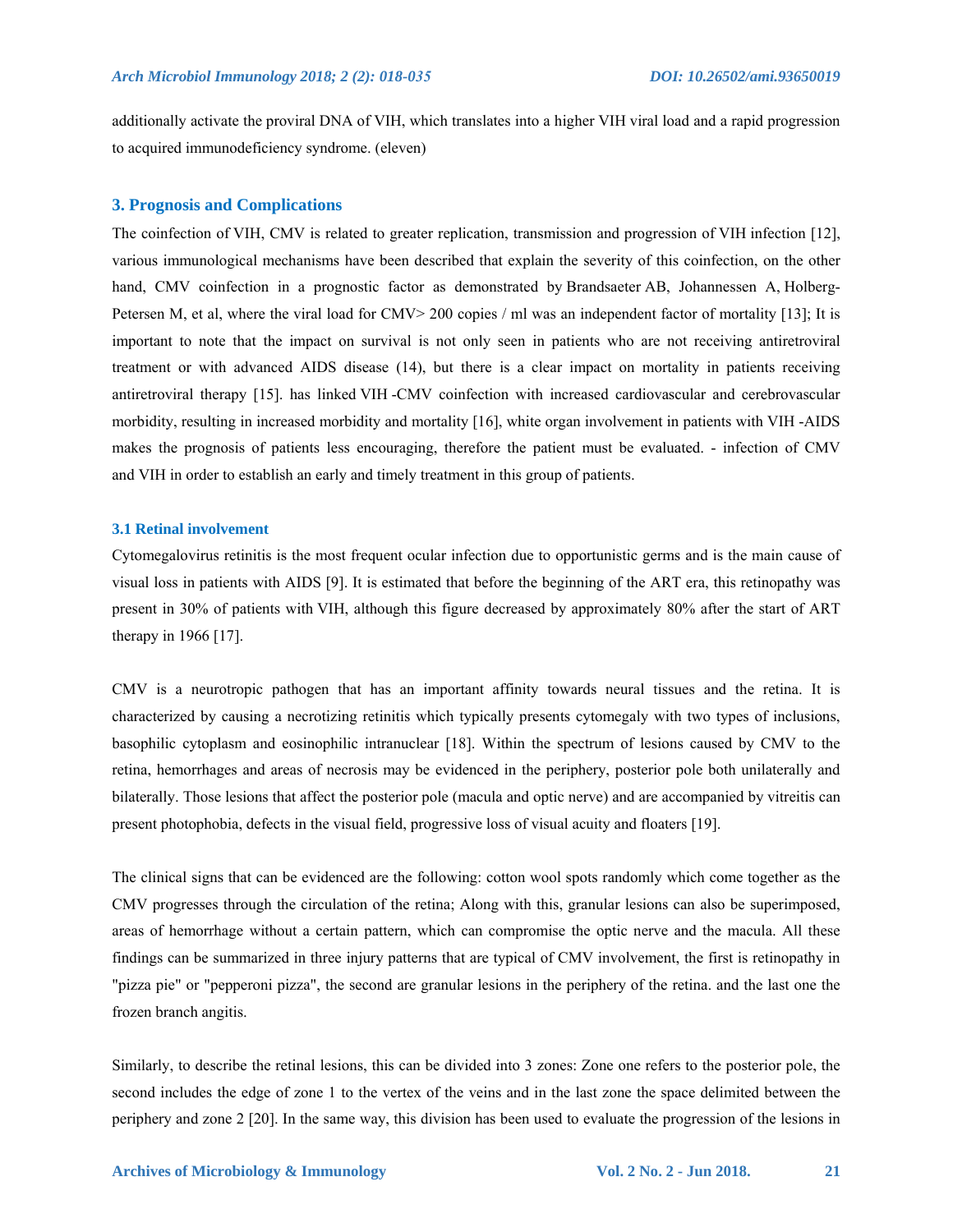#### *Arch Microbiol Immunology 2018; 2 (2): 018-035 DOI: 10.26502/ami.93650019*

the clinical studies and also to correlate the clinical manifestations with the degree and type of retinal involvement. This is how, for example, when CMV affects zone 1, it is known that there is macular, papillomacular or optic nerve involvement, which is related to an immediate impairment of vision and therefore the commitment of this area is the most important determinant. important to define the urgent requirement of an intervention (Figure 2).



**Figure 2:** Image made by Jorge Aponte, Juan David Vera, Aldair Chaar, Daniel Martin. Modified of Arch Ophthalmol. 1989; 107: 1759-1766.

On the other hand is systemic therapy, in which valganciclovir is the antiretroviral of choice, given its great oral bioavailability, low risk of toxicity, complications and easy administration. Therapy with this drug consists of an induction phase of 14 to 21 days at a dose of 900 mg every 12 hours and a maintenance phase in which 900 mg are administered daily until the CD4 count is greater than or equal to 100 cells / microL for at least 3 consecutive months, the viral load is suppressed, it has received at least 3 months of therapy against CMV and the retinitis is in a quiescent phase [21]. However not only oral valganciclovir is available, but on the other hand ganciclovir or foscarnet can be used, mainly in those patients unable to tolerate the oral route. It is known that ganciclovir compared to valganciclovir is equally effective as induction therapy [22]. On the other hand, when comparing ganciclovir vs foscarnet, some type of superiority was not shown in the outcomes studied, so the choice of antiretroviral will depend on the patient's comorbidities, bioavailability and, in general, the pharmacokinetic and / or pharmacodynamic profile that is most suitable for the patient. patient [23]. All this referring to the period of induction, since there is no study comparing antiretrovirals in the maintenance phase, so the use of valganciclovir, cidofovir, foscarnet or ganciclovir will depend on the pharmacological aspects, risk of adverse effects more that the superiority of one over the other since the evidence is null as to the comparison of these.

For the follow-up of the treatment it is essential to perform an indirect ophthalmoscopy at the diagnosis, two weeks after the induction phase and one month after the induction phase, monthly monitoring of the fundus to determine the response to treatment.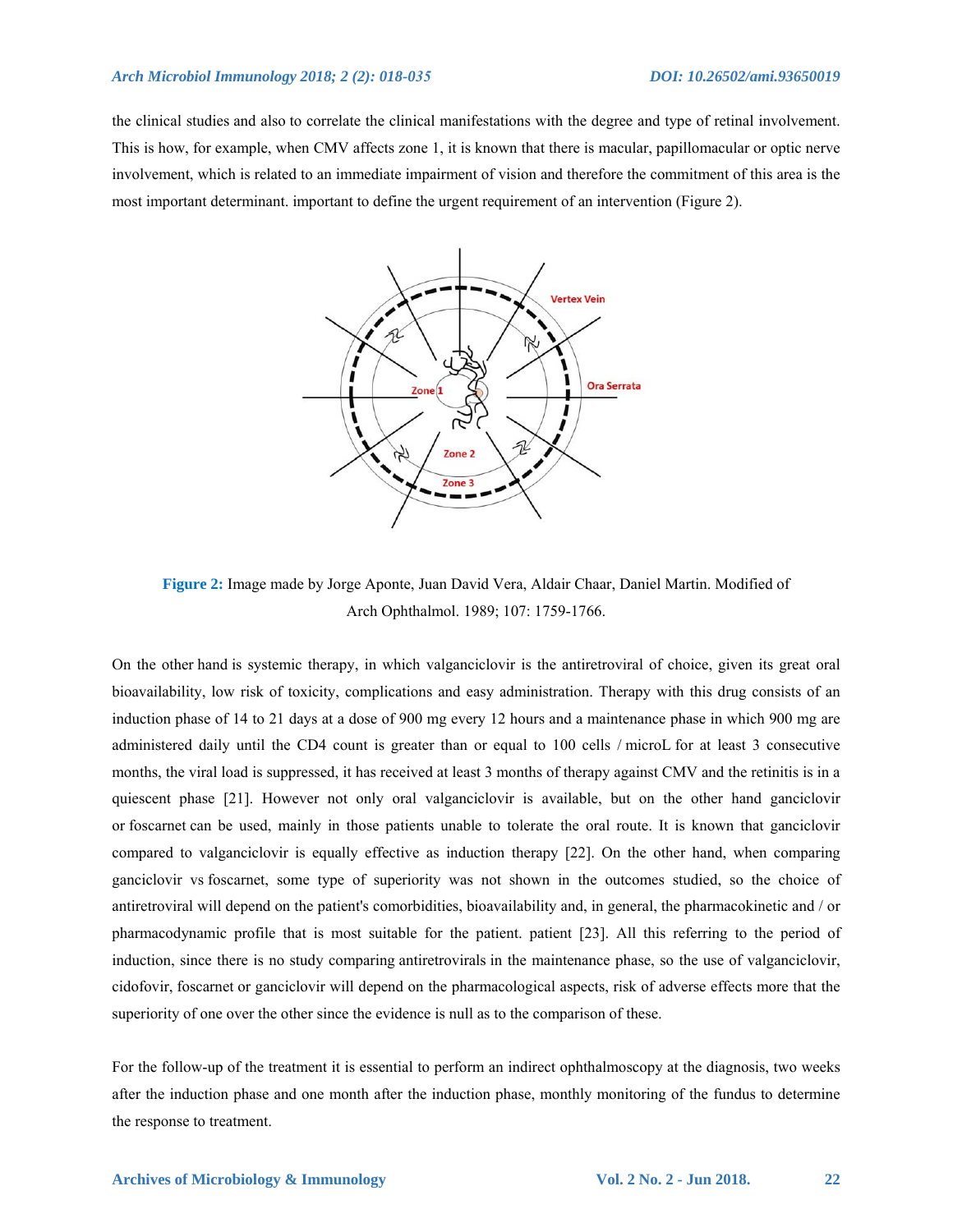It is clear that, the retinal compromise caused by CMV is facilitated by the inefficiency of T cells to eliminate the virus, which generally occurs when the TCD4 lymphocyte count is less than 50 cells / ul [24]. However, despite the diversity of damage to the retina caused by this virus, patients may be asymptomatic or may manifest nonspecific symptoms such as difficulty handling (44%), blurred vision (42%), difficulty reading ( 40%) among others [25].

The diagnosis in most cases is made with the set of clinical manifestations and ophthalmological findings made during the complete approach of the patient. In contrast to what was previously believed, the detection and measurement of CMV viremia through the polymerase chain reaction (PCR) or by blood cultures does not have a good sensitivity or specificity to correlate infection with this virus. the organic commitment [26]. In the same way it happens with the detection of antibodies against the CMV, where the negativity of the IgG-CMV diminishes considerably the probability of infection by this microorganism, nevertheless it does not rule out in the case of being negative, the latter happens more commonly in those patients with advanced VIH infection, which is one of the most common false negatives in this type of patient [27].

On the other hand, the treatment of this type of retinitis is determined by the findings found in the retina, this referring to the location and types of injuries found. Treatment is divided into menacing and non-threatening lesions, the former refers to those found in zone 1, that is, those located less than 1500 microns from the fovea or adjacent to the optic nerve and the second ones to the zone 2 and 3, previously explained. When zone 1 is affected, intravitreous therapy is used given that systemic antiretroviral administration takes a long time to reach stable levels intraocularly. Two drugs are available for intraocular administration, ganciclovir and foscarnet, the most used is the first and a dose of 2.5 mg in 0.05 ml is administered once a week for 3 weeks to prevent the increase in intraocular pressure and for both the complications derived from this.

## **3.2 Gastrointestinal involvement**

Gastrointestinal involvement due to CMV in patients with VIH remains frequent despite the rise in current antiretroviral therapy. There are several manifestations that CMV coinfection can produce at this level, including esophageal ulcers that are usually manifested by dysphagia and odynophagia, generating a picture of esophagitis whose diagnosis depends on the demonstration of intranuclear inclusions or immunohistochemical staining or culture or the detection by PCR of CMV from the tissue samples taken in biopsies [28]. In patients with AIDS, watery explosive diarrhea suggestive of colitis is frequent as a presentation in which fever is frequent. The diagnosis of this condition is made through sigmoidoscopy in which there is presence of pseudomembranes, erosions and serpiginous ulcers; In many cases cytomegalovirus colitis can be observed as a tumor lesion that produces partial obstruction or as lesions similar to Kaposi's sarcoma. In this type of immunosuppressed patients, CMV is frequently present in the colon along with other pathogens, such as the Mycobacterium avium-intracellulare complex and Cryptosporidium. In cases of severe colitis, perforation and gangrene may occur. The diagnosis of CMV colitis is carried out in the same way by means of biopsy, demonstrating the typical bodies of inclusion, or by means of culture from the material taken in biopsies [28]. It is important to clarify that the inclusion bodies are generally observed in the epithelium or in the crypts of the intestinal mucosa; and that maintenance treatment with antivirals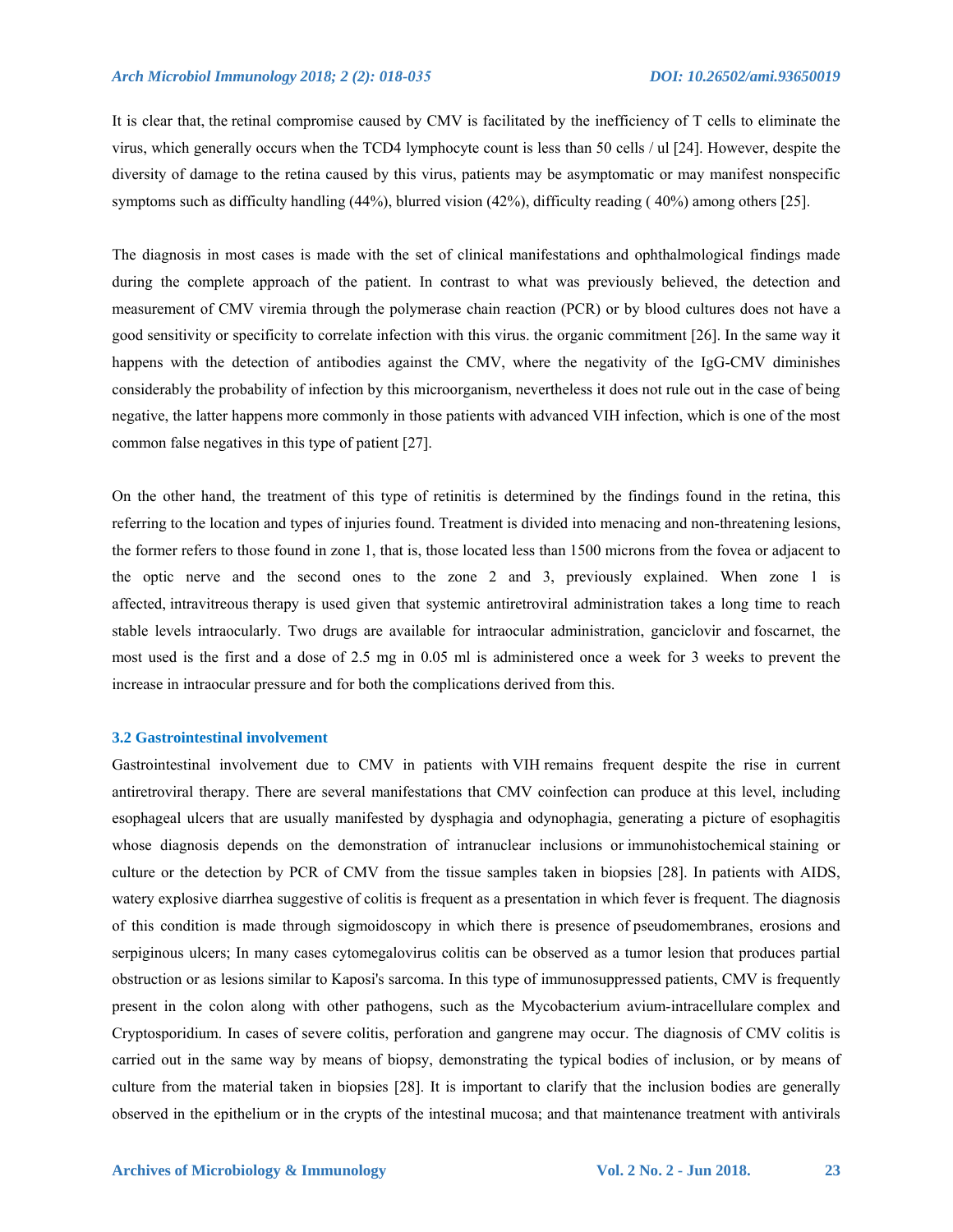such as ganciclovir has not been shown to be useful in preventing recurrence of colitis by this agent [29]. Patients with AIDS can contract acute CMV pancreatitis since cases of cholecystitis have been associated with the presence of CMV in the common bile duct, gallbladder and biliary tree, associated with the development of pathologies such as acalculous cholecystitis, papillary stenosis and Sclerosing cholangitis [30]. Finally, it is important to define that the digestive compromise by CMV in patients with VIH generally occurs in cases of greater chronicity of retroviral infection, manifesting itself later than another type of commitment such as fungal, parasitic, tuberculous or neoplastic

#### **3.3 Hematological involvement**

VIH can alter the three hematological cell lines: leukocytes, erythrocytes and platelets. Neutropenia and anemia are observed especially in advanced stages of the disease; On the other hand, thrombocytopenia can appear from the onset of the disease. Neutropenia may be due to both VIH infection itself and an adverse effect of ART treatment. Thrombocytopenia is a relatively common hematologic complication in VIH disease occurring in approximately 10% of infected patients and in approximately one third of patients with AIDS. Clinically it behaves as an immunemediated thrombocytopenia, similar to that which occurs in seronegative patients. It often occurs in mild form with counts above  $20 \times 10$  at 3 ul and moderate to severe in  $5-10\%$  of cases. Two main mechanisms have been described that would explain the reduction in the platelet count: 1) Increase of the immune-mediated peripheral destruction, 2) Platelet production altered by the infection of the megakaryocytes in the bone marrow [31].

Cytomegalovirus, on the other hand, infects a wide range of cell types, such as epithelial, endothelial, neuronal, smooth muscle cells, fibroblasts, monocytes and macrophages [32]. Similar to VIH, it is directly related to a decrease in the cell line count, especially and early in the platelet line through an immune-mediated mechanism. Few studies have directly evaluated the hematological relationship of coinfection between CMV / VIH, however Masanori Furuhata et.al report a case of CMV / VIH confection with platelet counts in range of severity, which improve substantially until normalize after treatment for CMV, which could demonstrate potentiation in platelet destruction [33].

On the other hand, case reports have been written about increased hypercoagulability status in patients with CMV / VIH, which generates a considerable increase in the risk of arterial and venous thrombosis. Mulder et.al reported in a randomized clinical trial the increased risk of venous thrombosis in patients with VIH who suffer coinfection with CMV by measuring coagulation factors (Factor VIII and Fibrinogen), which were elevated in 100% of patients with CMV / VIH, unlike 78% of patients with isolated VIH [34] Cases of alteration of cell lines have been reported with the antiviral treatment itself, mainly with Ganciclovir and Valganciclovir, as well as reports of Hemophagocytic Syndrome [35], however These are situations that can only occur due to VIH infection, which proves the lack of studies in this field.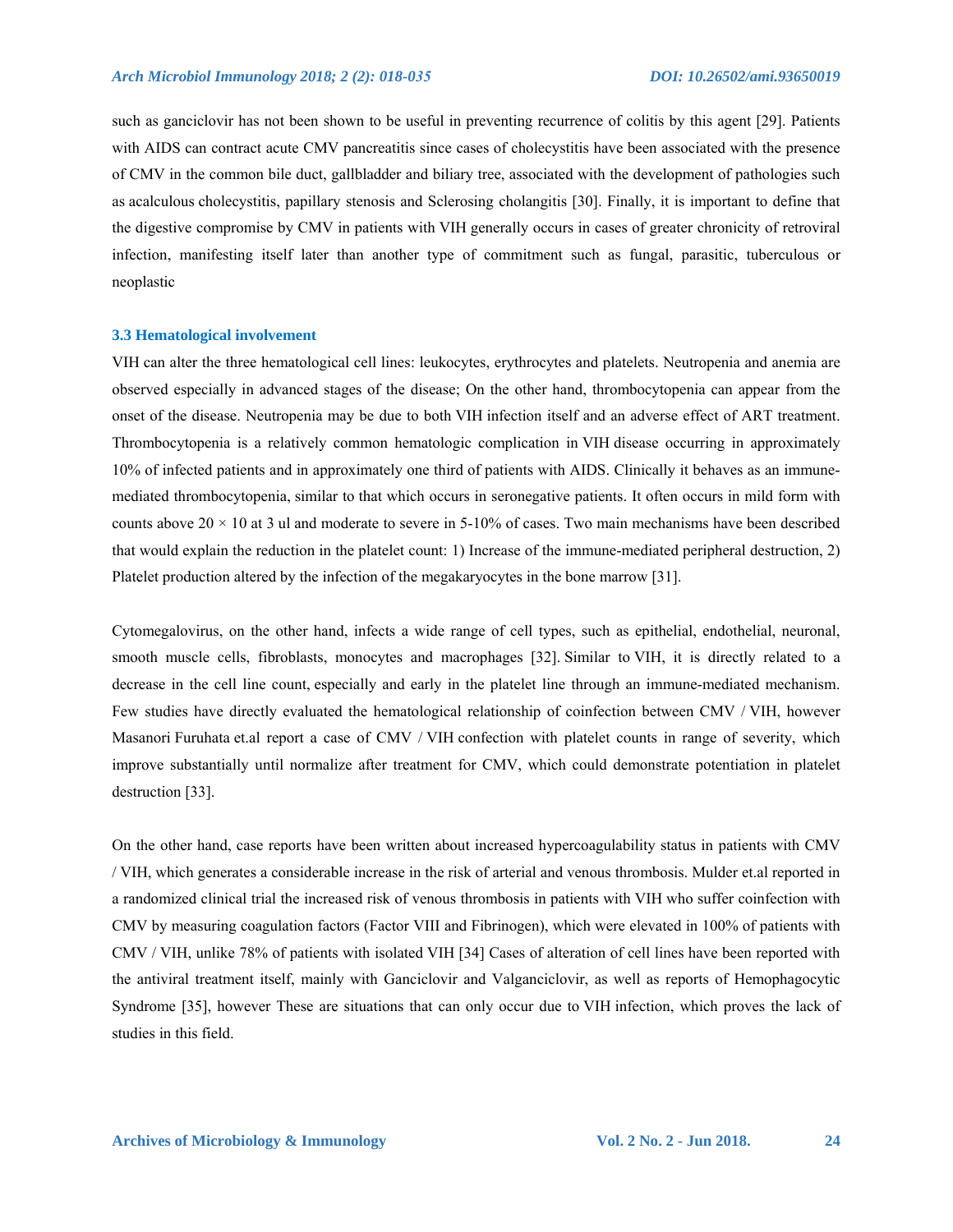#### **3.4 Lung involvement**

Pulmonary involvement of CMV in patients with VIH at the pulmonary level is very infrequent, unlike patients with hematological neoplasms, or immunosuppression in transplant patients where the scenario and prognosis is ominous. In patients with VIH, co-infection with P. jirovecci or other fungi is common [36], clinical manifestations are variable: fever, cough, physical examination, evidence of rales, and oxygenation compromise from mild dyspnea to respiratory failure [37], viremia can cause arthralgias, elevated aminotransferases, leukopenia and thrombocytopenia. The radiological findings in this group of patients are alveolar opacities, frosted glass, or bilateral nodular or reticular opacities, the size of the nodules is generally less than 5 mm and in 20% of patients, pleural effusions can be documented [38]. The diagnosis in this case is given by the evidence of the virus in bronchoalveolar lavage (BAL) or transbronchial biopsy, either by direct detection: immunohistochemistry, histopathology, electron microscopy, pp65 antigenemia; molecular detection by PCR or in situ hybridization or isolation by culture, the findings in immunohistochemistry are three: cytomegaly, eosinophilic cytoplasmic inclusions and amphiphilic cytoplasmic inclusions, this is important when evaluating differential diagnosis of pulmonary compromise by other viruses that produce the same cytopathic changes as herpes simplex virus (HSV) and varicella zoster virus (VZV).

It is important to note that as previously explained that CMV infection at the pulmonary level is usually related to coinfection by other opportunistic germs, so demonstrating the evidence of the virus in the studies does not determine a causal relationship with pulmonary involvement, and only in the case in which other opportunists were discarded could be related as a precise etiology, that is, it is a diagnosis of expulsion in this group of patients. (twenty-one)

#### **3.5 Neurological involvement**

Neurological diseases caused by CMV are rare, however, those could be fatal. Encephalitis /Ventriculoencephalitis, Polyradiculitis, Myelitis, Dementia and Multifocal peripheral neuropathy are found most frequently in the spectrum of neurological diseases caused by VIH / CMV co-infection. The definitive diagnosis of CNS infections by CMV is based on the clinical presentation and demonstration of CMV in CSF or brain tissue. The detection of CMV DNA by PCR in the CSF has become an important diagnostic tool for CMV encephalitis with sensitivity and specificity of 80 and 90% respectively. avoiding the need for brain biopsy. CMV is rarely isolated in CSF, possibly due to the low number of infectious particles [39].

**3.5.1 Encephalitis / Ventriculoencephalitis:** Autopsy reports have revealed cytomegalic cells in 10-20% of the brains studied [40]. There are two types of presentation of encephalic disease due to CMV / VIH. The first scenario is diffuse micronodular encephalitis. These are patients who are often asymptomatic whose diagnosis is made by the microscopic finding in autopsies of small nodules of microglial infiltrates in the gray matter of the cortex, brainstem, cerebellum and basal ganglia. Only 10% of said nodules contain CMV inclusion bodies. Occasionally, it may present as a mild neurocognitive alteration [41]. The second scenario is the CMV encephalitis that occurs in advanced VIH infection such as lethargy, confusion, paralysis of cranial nerves and nystagmus. Seizures, ataxia,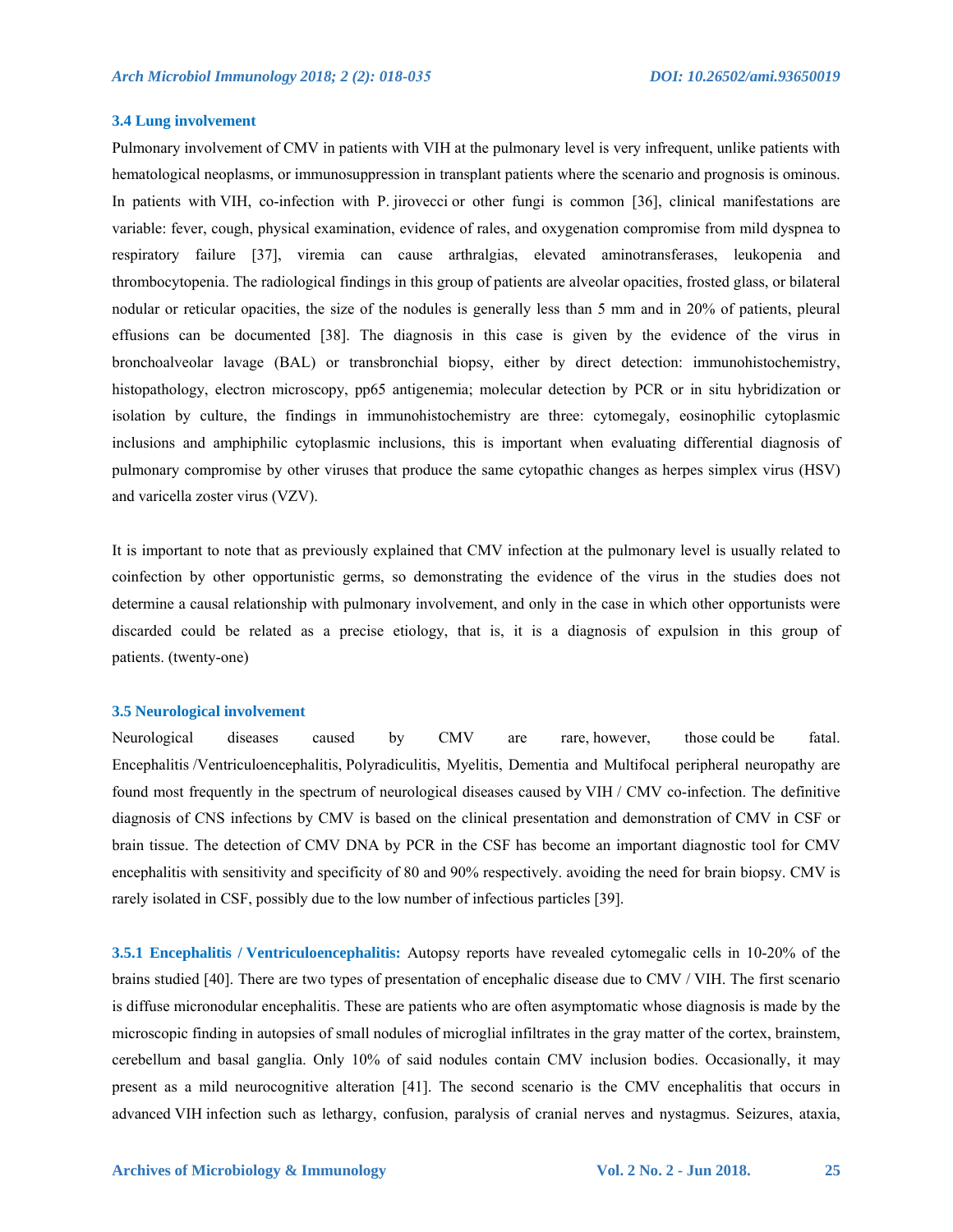hyperreflexia and headache often occur. The presence of weakness in the lower limbs associated with hyporeflexia may be a sign of concomitant radiculopathy, the CSF study reveals mononuclear pleocytosis, hypoglucorrhachia and hyperproteinorrachia. However, in some cases the CSF is indeterminate. CT or MRI typically show periventricular uptake to contrast [42].

**3.5.2 Polirradiculomielopatias:** The Polirradiculo CMV myelopathies present a subacute onset of bilateral ascending weakness in the lower limbs that can progress to arreflexic paraplegia in weeks. Urinary retention and anal sphincter dysfunction are commonly presented in the initial evaluation. Nerve conduction studies and electromyography show signs of acute denervation in the affected muscle groups. Histologically, it is an inflammatory polyradiculitis in which there is necrosis of the ganglionar motor neuron of the dorsal and ventral horns of the marrow, a condition that explains the motor dysfunction [43]. This syndrome has occasionally been called polyradiculous myelopathy or myeloradiculitis due to the involvement of the medullary corticospinal tract represented by flexor plantar response (positive Babinski's sign) [39] CSF analysis reveals polymorphonuclear pleocytosis, hyperproteinorrachia and hypoglucorrhakia, imaging studies may be normal; however, it can be evidenced by nerve root enhancement, which is associated with leptomeningeal involvement [44].

**3.6 Dementia:** Taken in some reports as a form of encephalitis, it is characterized by the presence of microglial nodules and usually presents with delirium, confusion, apathy and focal neurological deficit. CSF evaluation reveals lymphocytepredominant pleocytosis, hypoglucorraquia or euglucorraquia and euproteinorraquia or hiperproteinorraq uia [45].

**3.6.1 Multifocal neuropathy:** Usually the peripheral neuropathic component begins with painful paresthesias in a characteristic way, there is an asymmetric compromise of the upper and lower extremities that follow the peripheral nerve distribution. It commonly affects the radial, ulnar, peroneal and lateral cutaneous nerves. The progression of sensory dysfunction to motor symptoms may occur in a few weeks. The involvement of cranial nerves is not usual, although cases have been reported [41].

## **4. Diagnosis**

Diagnosis almost always depends on laboratory confirmation, since it could not be done based solely on clinical findings. To make the diagnosis in this group of patients it is necessary to highlight that cytomegalovirus commits heavily immunosuppressed patients with VIH (T-CD4 lymphocytes <100 cells / mL) [46]; and that in this same population, asymptomatic viral replication is frequent.

The usual clinical samples for the study are: serum for antibody detection; whole blood for the study of cellular immunity and for direct detection techniques; and urine, saliva, whole blood, plasma, serum, bronchoalveolar lavage, cerebrospinal fluid and tissue for the study of CMV by direct detection techniques.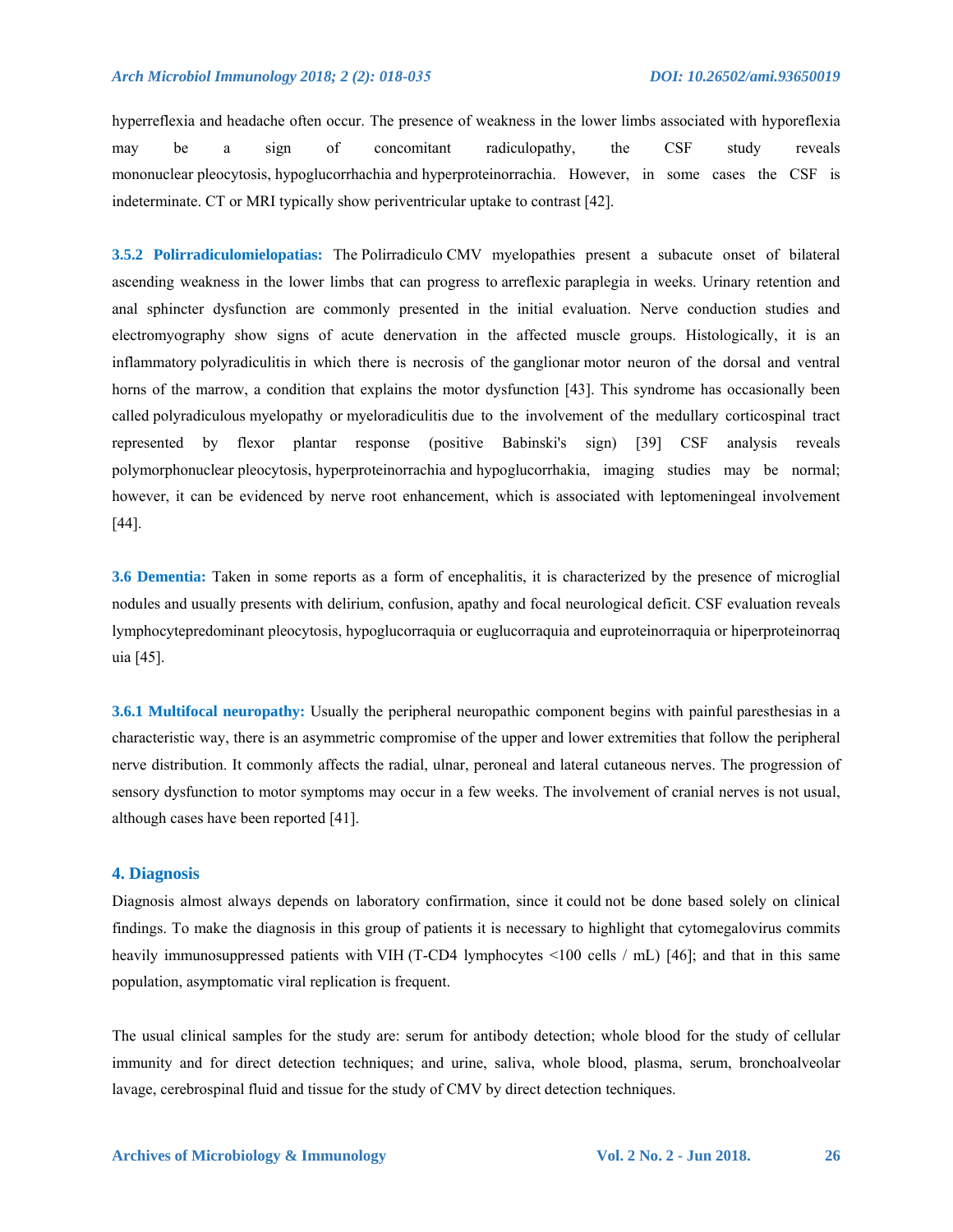Generally, and simply, CMV retinitis is usually diagnosed from the recognition of characteristic retinal changes during an ophthalmologic examination. The diagnosis in this context has a positive predictive value of 95%, however in some cases the diagnosis can be difficult so PCR of samples of aqueous or vitreous humor can be useful to establish it.

CMV colitis is diagnosed from the visualization of typical mucosal ulcerations during an endoscopic study in addition to the histopathological demonstration of characteristic intranuclear and intracytoplasmic inclusions. The diagnosis of CMV esophagitis is based on the presence of ulcers in the distal esophagus and the evidence by means of biopsy of inclusion bodies in the endothelial cells with inflammatory reaction at the edge of the ulcer. Inclusion bodies can be found in large numbers or in isolation. The culture of CMV from biopsy of cells in brush of the colon or esophagus is insufficient to establish the diagnosis of colitis or esophagitis in the absence of histopathological changes since a significant number of patients with low CD4 TL counts can have positive cultures without clinical disease.

Performing the diagnosis of pneumonitis is difficult and requires both clinical and radiological findings, such as diffuse interstitial infiltrates, fever, cough or dyspnea. Likewise, the identification of multiple inclusion bodies in lung tissue should be achieved during cytological examination and the presence of other pathogens that more frequently can cause pneumonitis in this group of patients should be ruled out. On the other hand, the neurological commitment is established in the context of a compatible clinical syndrome and the presence of CMV in CSF or brain tissue, generally determined by PCR.

#### **5. Immunoglobulin Measurement**

It is based on the evaluation of the humoral immune response from the measurement of IgG and IgM specific antibodies against CMV. The demonstration of specific IgM antibodies or seroconversion of IgG antibodies is the traditional method to detect primary infection, however, the determination of IgM often leads to false positives, does not allow demonstrating recurrent infection and its values remain detectable for months. or years [21].

When there is a primary infection there is an IgM and IgG antibody response, the latter detectable for life in most cases, however the serological response in reactivation or reinfection is less predictable since in the normal subject no antibodies are produced specific IgM, while in immunocompromised patients there may be an increase in the IgG titer that, in some cases, is accompanied by specific IgM antibodies [46]. The presence of IgG antibodies is a sensitive marker of past infection, so negative levels of IgG make CMV infection unlikely [21]. Based on the above, the variability of the humoral response in immunosuppressed patients limits the real utility of the serological diagnosis in the face of a suspicious clinical picture.

An avidity test can help determine if the infection is recent [47]. During the first weeks of the primary infection, the IgG antibodies show very low avidity for the antigen, but as they mature, the avidity increases progressively. The lower or higher degree of avidity is determined with the serum sample treated and not treated with urea, which is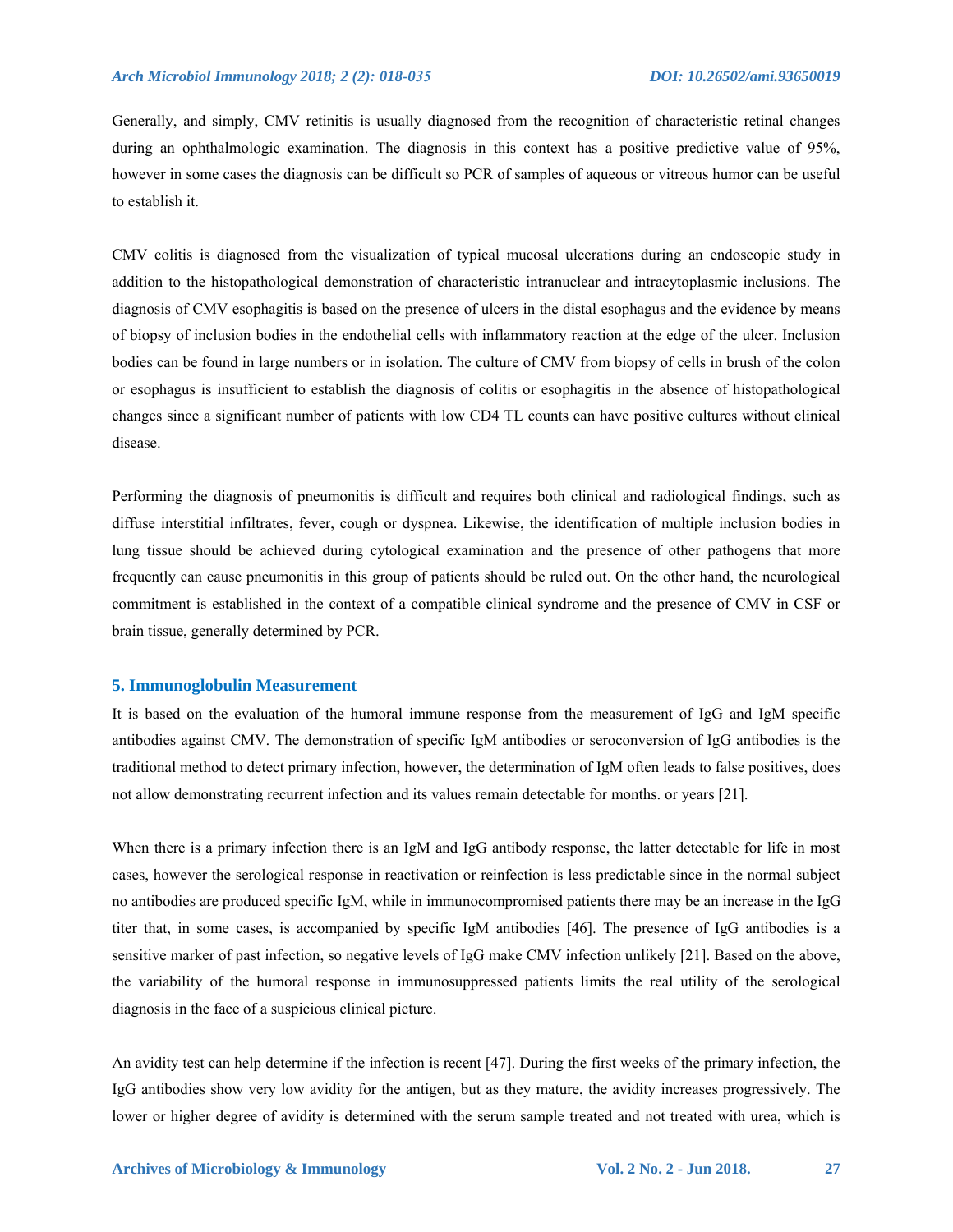able to dissociate the antigen-antibody complexes. The percentage of the quotient between the measurement of the treated sample and that of the untreated sample determines the avidity of the antibodies. A low percentage of avidity (<35%) indicates recent infection and percentages> 65% are indicative of past infection [21].

#### **5.1 Culture**

Cytomegalovirus can be easily isolated in urine, buccal samples, cervical tissue and tissue obtained by biopsy or autopsy. The growth of CMV from samples taken from the pharynx, urine or blood is a pathological finding, but only the culture from blood is very suggestive of pathogenic infection by CMV, since the presence of the virus in the pharynx or urine is often associated with asymptomatic infection.

The clinical importance of positive CMV cultures is difficult to determine in immunosuppressed patients. For example, CMV may be present in saliva or urine of up to 60-90% of VIH patients with AIDS, and the presence of the virus in these locations is not proof that CMV has been the cause of the disease. the patient's illness; in the same way, these patients can persistently eliminate virus in pharyngeal or bronchoalveolar washes. In these cases, the presence of histological changes such as intranuclear inclusions must be observed to establish the diagnosis of CMV involvement [20]. Cytological and histological abnormalities are not sensitive parameters of infection but are specific and indicative of CMV disease [47].

Although CMV can be grown easily, its growth is usually slow, so typical cytopathic changes can occur in cell cultures between 1 and 4 weeks. CMV produces characteristic, large, rounded infected cells that contain cytoplasmic inclusions with a "frosted glass" appearance. Given this consideration, although in the past it was the reference test for diagnosis, it has been replaced by faster, more effective and more modern tests.

Antigenemia test: It is based on the use of monoclonal antibodies to detect the viral protein of the pp65 tegument, product of the UL83 gene, which is the majority viral antigen present in peripheral blood leukocytes during CMV infection. Immunoenzymatic or immunofluorescence techniques have been used to perform this detection. It is a useful diagnostic technique (fast, simple, sensitive, specific) in immunocompromised patients; and the number of cells expressing the antigen correlates with the viral load of CMV [46]. The presence of at least one positive nucleus is indicative of infection.

This test provides a direct measure of the presence of CMV and can detect virus antigens in the cerebrospinal fluid of patients with CMV polyradiculopathy, and also in the peripheral blood of patients with immunosuppression (15). In patients with VIH infection, a clear cut-off point has not been established and values greater than 20 nuclei that give a sensitivity of 77%, specificity of 97%, PPV 91% and NPV of 92% are applied as significant [46].

In spite of being a relatively simple and highly standardized technique for the follow-up and management of CMV infection in other groups of patients as well as in those transplanted, the poor interpretation in lymphopenic and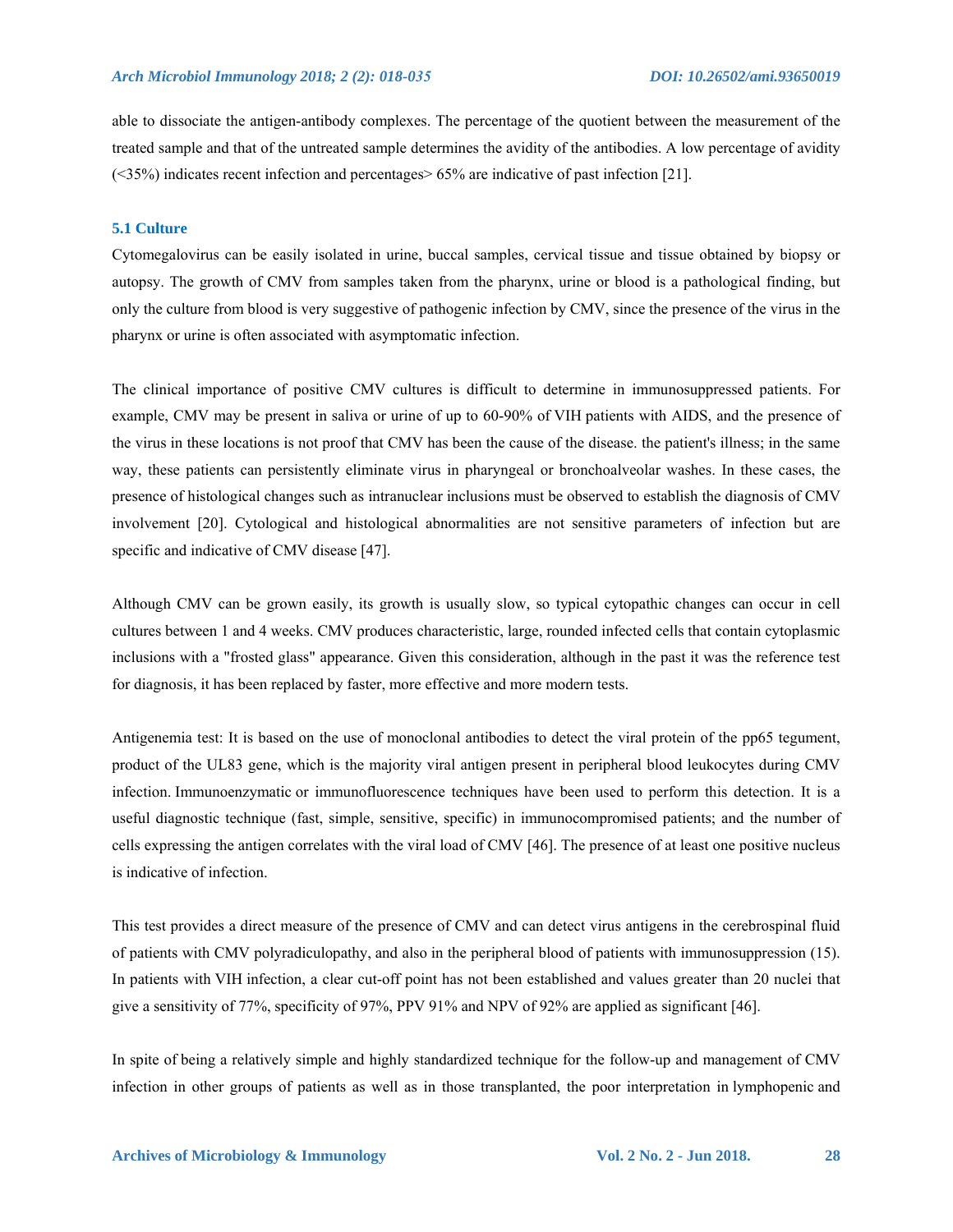neutropenic patients as well as the greater simplicity and degree of automation of the Recent quantitative molecular techniques have replaced the classical tests for antigenemia by DNAemia for the control of CMV infection.

Molecular diagnosis: For the diagnosis and monitoring of immunosuppressed patients, quantitative blood or plasma techniques (DNAemia) should be used. Nowadays, PCR is the molecular technique most used for the quantification of CMV DNA. It is a quantitative technique for measuring viral load that plays a central role in the diagnosis in the modern laboratory. Specifically, real-time PCR is the method of choice for its sensitivity, specificity and ease of automation, it is more sensitive than culture and is the best tool for early detection of the disease. The test quantifies the viraemia and allows monitoring of the treatment [47].

The use of plasma instead of whole blood has been recommended because of its greater correlation with active replication of CMV, since the detection of CMV DNA in whole blood may only reflect the presence of the virus in lymphocytes where CMV remains in a dormant state. after the primary infection. In immunosuppressed patients, the viral load of CMV correlates with the presence of symptoms attributable to the virus and is a prognostic factor in the subsequent appearance of complications [18]. Quantitative PCR has allowed us to prove that a high number of copies / ml of CMV DNA in plasma correlates with the activity of CMV disease in patients with AIDS [30]. It is not yet clear if there is a correlation between the levels of viral load in bronchoalveolar lavage and the development of respiratory disease since the possibility of contamination with saliva, the main route of excretion of CMV, is important. It is for this reason that the viral load in BAL should be higher than that determined in pharyngeal washings to demonstrate local replication of CMV in the lower respiratory tract that allows to attribute an etiological role in pneumonic processes.

In VIH patients who start treatment with highly active antiretroviral therapy and CD4 lymphocytes <50 / mL, both qualitative and quantitative detection of CMV DNA has been shown to be one of the best predictors of retinitis risk several months later [20]. Patients with CMV retinitis have viral DNA detected in the blood in 70% of cases, while detection can be performed from the vitreous in 80% of cases.

| <b>Diagnostic Method</b> | <b>Advantages</b>                    | <b>Disadvantages</b>                      |  |  |
|--------------------------|--------------------------------------|-------------------------------------------|--|--|
| Serology (IgG-IgM)       | Screening for latent infection       | Low S and E for acute infection           |  |  |
| PCR assays               | • Gold standard                      | • Preferred in total blood sample         |  |  |
|                          | $\bullet$ High S and E               | • Quantitative is better than qualitative |  |  |
|                          | • Quick and easy to perform          |                                           |  |  |
|                          | • Determine viral load               |                                           |  |  |
|                          | • Can be used in different samples   |                                           |  |  |
| Antigenemia              | • Quick and easy to perform          | • Less than PCR in leukopenia             |  |  |
|                          | • S and E comparable to PCR          |                                           |  |  |
| Viral culture            | • Highly specific                    | • Dependent time                          |  |  |
|                          | • Could be used in different samples | • Low sensitivity                         |  |  |
| <b>Biopsy</b>            | • Highly specific                    | • Invasive                                |  |  |
|                          | • Confirms disease and pathogenicity | • Low sensitivity                         |  |  |
|                          |                                      | • Operator and technician - dependent     |  |  |

**Archives of Microbiology & Immunology 2018.** 29 **Vol. 2 No. 2 - Jun 2018.** 29 **Table 1:** Advantages and disadvantages of the different diagnostic methods available for the detection of CMV.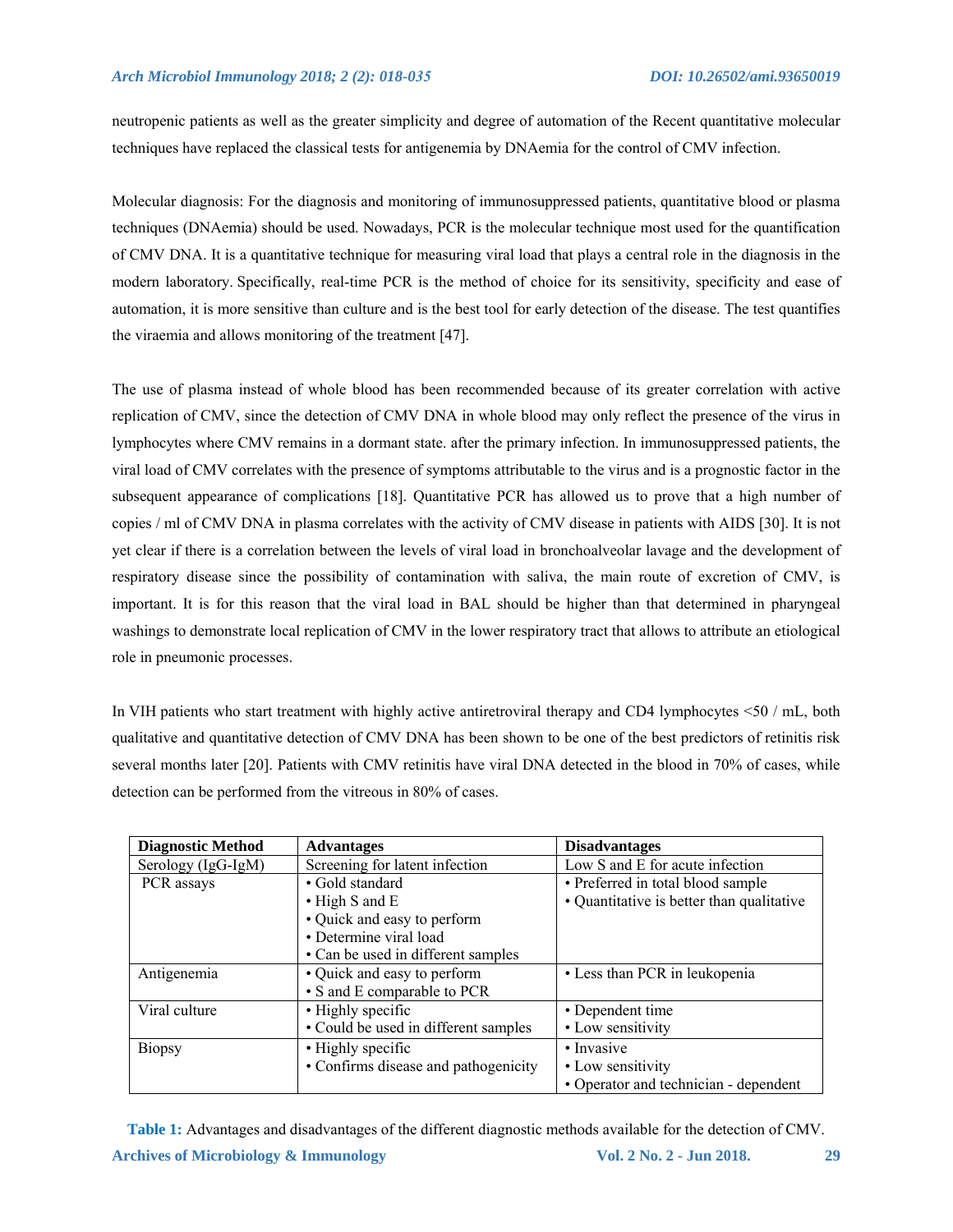| <b>Diagnostic Method</b> | <b>Primary Infection</b> | <b>Cmv Disease</b> |  |
|--------------------------|--------------------------|--------------------|--|
| IgM                      |                          | Non-applicable     |  |
| IgG (seroconversion)     | $++$                     | Non-applicable     |  |
| IgG (serological status) | Non-applicable           | Non-applicable     |  |
| IgG (avidity test)       |                          | Non-applicable     |  |
| Antigenemia              | Non-applicable           |                    |  |
| Cell culture             | Non-applicable           | $+++$              |  |
| PCR quantified           | Non-applicable           | $+++$              |  |

**Table 2:** Utility of the different diagnostic methods in the detection of CMV according to the clinical situation.

## **5.2 Treatment**

VIH-CMV coinfection, as previously mentioned, requires iniation of treatment as soon as possible to improve survival and decrease complications related to the progression of the disease. The therapeutic options include ganciclovir, valganciclovir, foscarnet and cidofovir.

Retinitis by CMV requieres induction with valganciclovir 900 mg every 12 hours or ganciclovir 5 mg/kg/every 12 hours during 14 to 21 days and continued maintenance with valganciclovir or ganciclovir. If CMV infection threatens visual capacity, intravitreal treatment with ganciclovir or foscarnet should be given concomitantly with systemic treatment. Some minor injuries can be resolved with ARV therapy, however the control of CMV replication can take from 3 to 6 months so maintenance treatment should always be continuied and the choice of treatment is valganciclovir 900 mg day which is equivalent to 5 mg/kg/day of ganciclovir. Although there is no specific time regarding maintenance therapy duration, four parameters are considered factors if antivirals are suspended: quiescent retinitis, treatment of lesions for at least 3 months, suppression of VIH replication, and CD4 lymphocyte count> 100. Among relapsing factors that can result in vision loss the clinician shoulg take into account: absence of immune reconstitution, thickening of the retinal blood barrier that prevents the entry of drugs and poor adherence to anti CMV treatment. The risk of immune reconstitution syndrome has been seen in these patients, the initiation of ARV therapy is suggested 2 weeks after anti CMV therapy [21].

In gastrointestinal compromise (colitis - esophagitis) the choice is induction with ganciclovir 5 mg / kg / iv every 12 hours for 21 - 42 days until the symptoms resolve, treatment with valganciclovir can be started in patients with mild disease, and after induction and tolerance to switch to oral valganciclovir is possible, however in patients with moderate to severe disease it is suggested to complete 14 days of induction therapy with ganciclovir IV, since there are no induction studies in this group of patients with valganciclovir, in cases of resistance or toxicity to ganciclovir the choice is foscarnet. Maintenance therapy will be maintained until a CD4 count> 100 is reached. The initiation of ARV therapy should be done as soon as retinitis is ruled out and the patient is tolerated orally [21].

In pulmonary compromise the choice is therapy with ganciclovir or foscarnet, there are no studies with valganciclovir and its effectiveness in these cases is unknown. In neurological compromise, given their high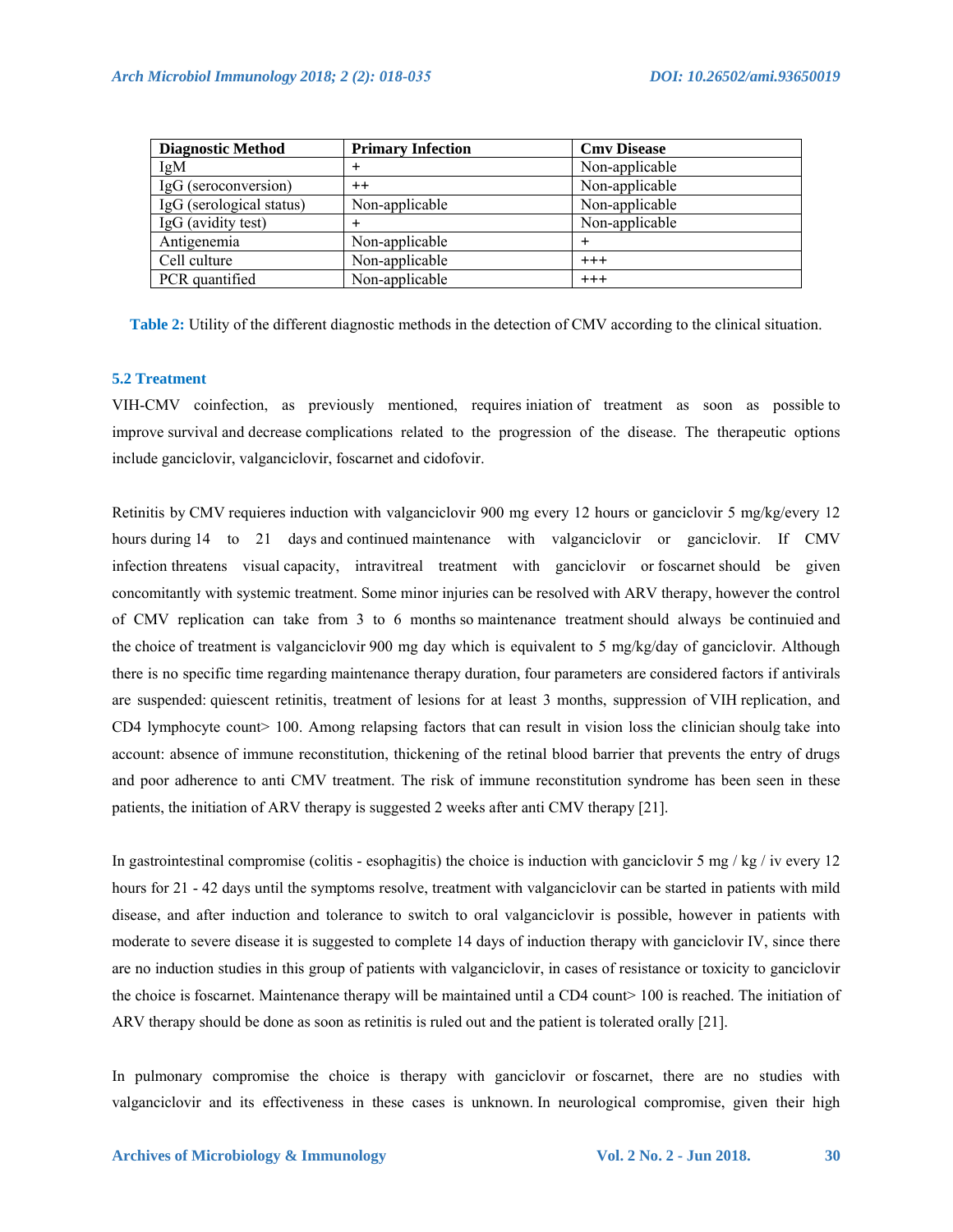## *Arch Microbiol Immunology 2018; 2 (2): 018-035 DOI: 10.26502/ami.93650019*

mortality, some experts suggest initiation of IV therapy combining ganciclovir and Foscarnet, despite the risk of toxicity, in these cases there are no guidelines on the duration of therapy or the role of valganciclovir (Table 3).

| <b>Target Organ</b> | <b>Induction</b>                                                                                         | <b>Maintenance</b>                                                                      | <b>Monitoring</b>                                                                                                                                                         |
|---------------------|----------------------------------------------------------------------------------------------------------|-----------------------------------------------------------------------------------------|---------------------------------------------------------------------------------------------------------------------------------------------------------------------------|
| <b>Retinitis</b>    | - Intravitreal ganciclovir 2.5 mg in 0.05 ml<br>+ Valganciclovir 900 mg bid 14-21 days                   | -Valganciclovir<br>900 mg qd                                                            | - Start ART 1 - 2 weeks of anti<br>CMV treatment                                                                                                                          |
|                     | - Valganciclovir 900 mg bid                                                                              |                                                                                         | - Surveillance of leukopenia,<br>thrombocytopenia                                                                                                                         |
|                     | - Ganciclovir 5 mg/kg/iv every 12 hours                                                                  | -Complete three<br>months<br>of treatment                                               | - Suspend if: quiescent retinitis,<br>treatment of lesions for at least<br>$\mathcal{E}$<br>months,<br>suppression<br>of VIH replication, and CD4<br>lymphocyte count>100 |
|                     | - Foscarnet 60 mg / kg / iv every 8 hours,<br>90 mg / kg / iv every 12 hours                             | $\overline{\phantom{a}}$                                                                |                                                                                                                                                                           |
| <b>Colitis</b>      | - Ganciclovir 5 mg iv every 12 hours,<br>Valganciclovir 900 mg every 12 hours<br>orally for 21 - 42 days |                                                                                         |                                                                                                                                                                           |
|                     | - Alternative:                                                                                           | -Valganciclovir<br>900 mg day                                                           | <b>FALSE</b>                                                                                                                                                              |
|                     | - Foscarnet Foscarnet 60 mg / kg / iv every<br>8 hours, 90 mg / kg / iv every 12 hours                   |                                                                                         | of<br>-Vigilance<br>neutropenia,<br>thrombocytopenia                                                                                                                      |
|                     | - Oral valganciclovir in mild compromise                                                                 |                                                                                         |                                                                                                                                                                           |
| <b>Pneumonitis</b>  | - Ganciclovir iv or Foscarnet iv                                                                         | The role of<br>valganciclovir is<br>unknown                                             |                                                                                                                                                                           |
| <b>Neurological</b> | Combination<br>ganciclovir iv<br>therapy<br>and Foscarnet iv                                             | The role of<br>valganciclovir as<br>well as the<br>duration of<br>therapy is<br>unknown | Hematological and renal<br>toxicity                                                                                                                                       |

**Table 3:** CMV infection treatment in patients with HIV.

## **6. Conclusion**

CMV and VIH co ninfection, independent of the state of the disease, CD4 count, is related to worse descents, given the inflammatory state and the higher immunological senescence, making it necessary to perform an active search of the disease, using the available diagnostic tools , making an early and timely diagnosis, guaranteeing the specific treatment according to the target organ, and achieving an impact on the survival and risks of complications in this group of patients.

## **Acknowledgements**

Dr. Jorge Aponte for his dedication to his medical practice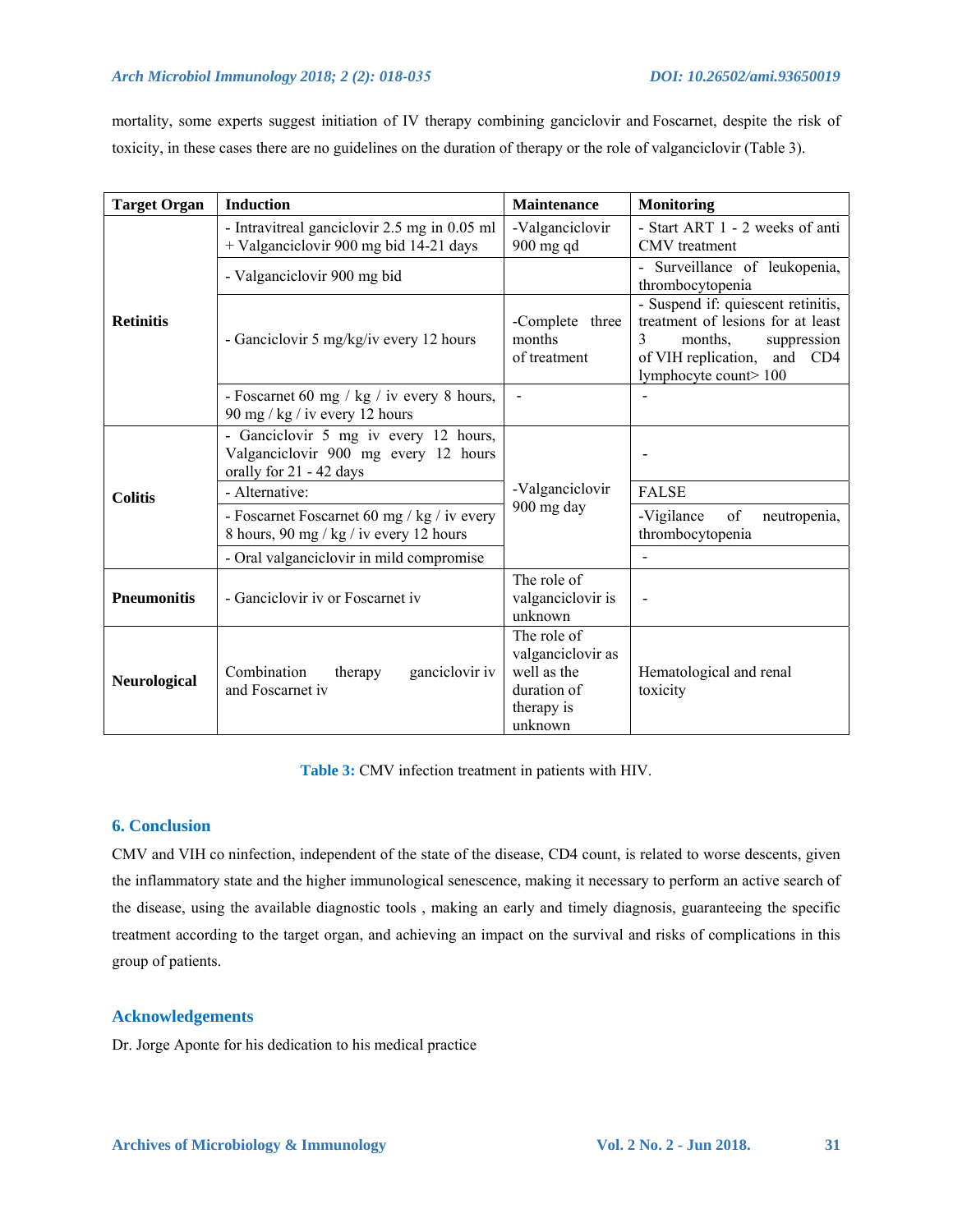#### **Availability of Data and Materials**

All the data were collected and analyzed by the authors and are not ready to share their data because the data have not been published.

#### **Author Contributions and Acknowledgements**

AJ, VJ, CA, MD participated in the recolection of data, search of literature and writing of the first draft. AJ and FY drafted and translated the manuscript. All authors read and approved the final manuscript.

## **Competing Interests**

The authors declare that they have no competing interests

## **Consent for Publication**

Not applicable

#### **Funding**

This review is done with the authors' own resources, without any source of external financing

## **Ethical Standards and Consent**

This study was approved by the Institutional Ethical Committee. All techniques were performed according to the Helsinki declaration of 1975 and all modifications about it. Informed consent was obtained.

#### **References**

- 1. Gianella S, Letendre S. Cytomegalovirus and VIH: A Dangerous Pas de Deux. J Infect Dis 214(2016): S67–S74.
- 2. Gkrania-Klotsas E, Langenberg C, Sharp SJ, et al. Seropositivity and higher immunoglobulin g antibody levels against cytomegalovirus are associated with mortality in the population-based european prospective investigation of cancer-norfolk cohort. Clin Infect Dis 56 (2013): 1421-1427.
- 3. Chaisson RE, Moore RD, Richman DD, et al. Incidence and natural history of Mycobacterium aviumcomplex infections in patients with advanced human immunodeficiency virus disease treated with zidovudine. The Zidovudine Epidemiology Study Group. Am Rev Respir Dis 146 (1992): 285-289.
- 4. Halary F, Amara A, Lortat-Jacob H, et al. Human Cytomegalovirus binding to DC-SIGN is required for dendritic cell infection and target cell trans-infection. Immunity 17 (2002): 653-664.
- 5. Varnum SM, Streblow DN, Monroe ME, et al. Identification of Proteins in Human Cytomegalovirus ( HCMV ) Particles: the HCMV Proteome Identification of Proteins in Human Cytomegalovirus ( HCMV ) Particles : the HCMV Proteome. J Virol 78 (2004): 10960-10966.
- 6. Yurochko AD, Hwang E-S, Rasmussen L, et al. The Human Cytomegalovirus UL55 (gB) and UL75 (gH) Glycoprotein Ligands Initiate the Rapid Activation of Sp1 and NF-B during Infection. J Virol 71 (1997): 5051-5059.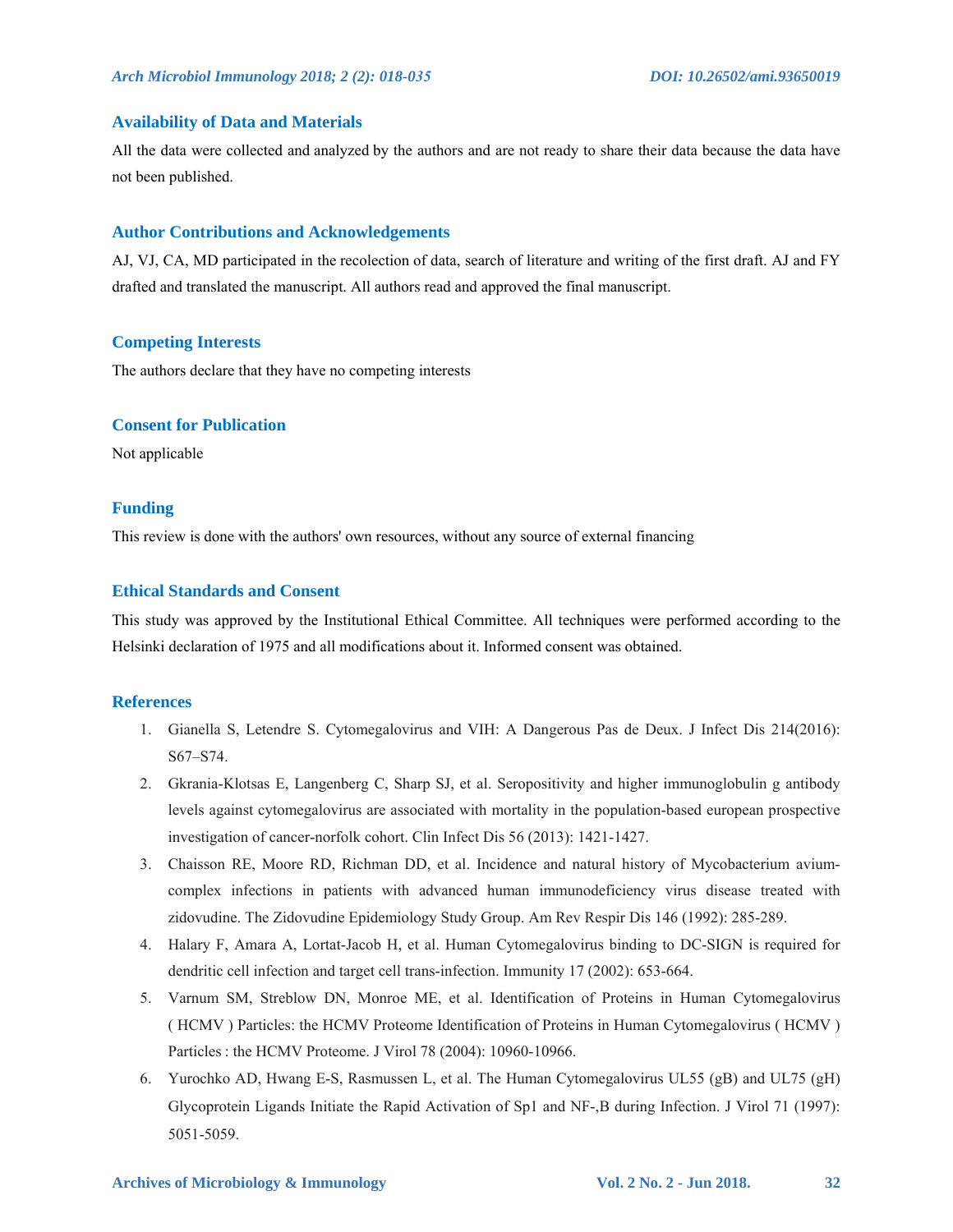- 7. Navarro L, Mowen K, Rodems S, et al. Cytomegalovirus activates interferon immediate-early response gene expression and an interferon regulatory factor 3-containing interferon-stimulated response elementbinding complex. Mol Cell Biol 18 (1998): 3796-3802.
- 8. Dhuruvasan K, Sivasubramanian G, Pellett PE. Roles of host and viral microRNAs in human cytomegalovirus biology. Virus Res 157 (2011): 180-192.
- 9. Mohr I. Phosphorylation and dephosphorylation events that regulate viral mRNA translation. Virus Res 119 (2006): 89-99.
- 10. Koch S, Larbi A, Ozcelik D, et al. Cytomegalovirus Infection: A Driving Force in Human T Cell Immunosenescence. Ann N Y Acad Sci 1114 (2007): 23-35.
- 11. M EF. Cytomegalovirus Disease in Patient with VIH Infection. J Antimicrob Agents 2 (2016): 1-5.
- 12. Grønborg HL, Jespersen S, Hønge BL, et al. Review of cytomegalovirus coinfection in HIV-infected individuals in Africa. Rev Med Virol 27 (2017): 1-14.
- 13. Brantsæter AB, Johannessen A, Holberg-Petersen M, et al. Cytomegalovirus viremia in dried blood spots is associated with an increased risk of death in HIV-infected patients: A cohort study from rural Tanzania. Int J Infect Dis 16 (2012): e879-885.
- 14. Spector SA, Hsia K, Crager M, et al. Cytomegalovirus (CMV) DNA Load Is an Independent Predictor of CMV Disease and Survival in Advanced AIDS. J Virol 73 (1999): 7027-7030.
- 15. Deayton JR, Prof Sabin C, Johnson M, et al. Importance of cytomegalovirus viraemia in risk of disease progression and death in HIV-infected patients receiving highly active antiretroviral therapy. Lancet 363 (2004): 2116-2121.
- 16. Lichtner M, Cicconi P, Vita S, et al. Cytomegalovirus coinfection is associated with an increased risk of severe non-AIDS-defining events in a large cohort of HIV-infected patients. J Infect Dis 211 (2015): 178- 186.
- 17. Goldberg DE, Smithen LM, Angelilli A, et al. HIV-associated retinopathy in the HAART era. Retina 25 (2005): 633-49-3.
- 18. Schinstock B, Schaffer B. Occupational exposure to HIV. Sixth Edit. Vol. 92, Am J Med. Elsevier Inc. (1992): 115-116.
- 19. Cmv C. 7.5 Ocular Infections with Cytomegalovirus (CMV) [Internet]. Fourth Edi. Ophthalmology. Elsevier Ltd (2017): 704-708.
- 20. Holland GN, Buhles WC, Mastre B, et al. A controlled retrospective study of ganciclovir treatment for cytomegalovirus retinopathy. Use of a standardized system for the assessment of disease outcome. UCLA CMV Retinopathy. Study Group. Arch Ophthalmol 107 (1989): 1759-1766.
- 21. AIDSinfo. Guidelines for the Prevention and Treatment of Opportunistic Infections in HIV-Infected Adults (2013): 408.
- 22. Martin DF, Sierra-Madero J, Walmsley S, et al. A Controlled Trial of Valganciclovir as Induction Therapy for Cytomegalovirus Retinitis. N Engl J Med 346 (2002): 1119-1126.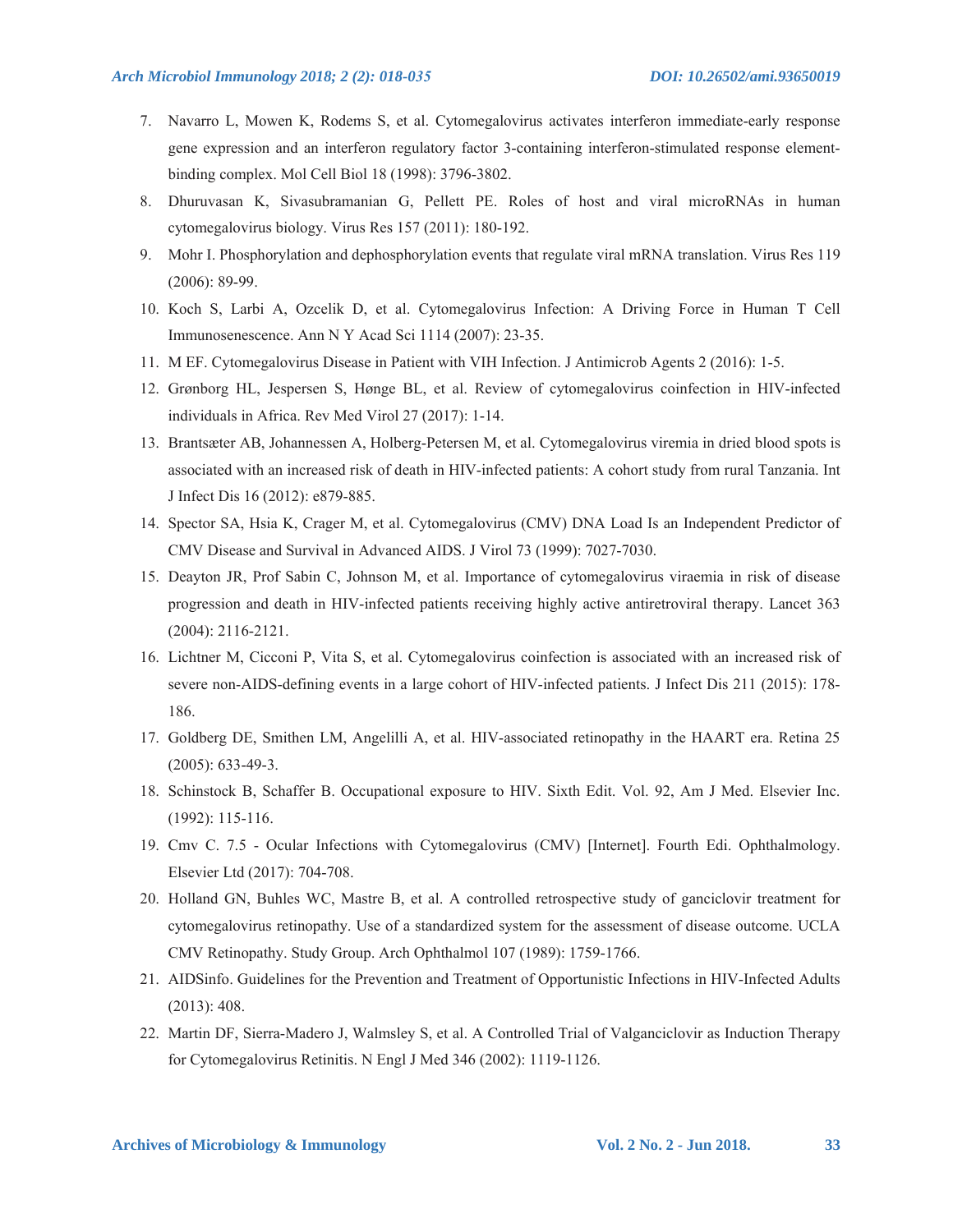- 23. The New England Journal of Medicine Downloaded from nejm.org on October 14, 2015. For personal use only. No other uses without permission. Copyright © 1992 Massachusetts Medical Society. All rights reserved (1992).
- 24. Carmichael A. Cytomegalovirus and the eye. Eye 26 (2012): 237-240.
- 25. Mills RP. Correlation of QoL with clinical symptoms and signs at the time of glaucoma diagnosis. Tr Am Ophth Soc (1998): 754-812.
- 26. Spector SA, Wong R, Hsia K, et al. Plasma cytomegalovirus (CMV) DNA load predicts CMV disease and survival in AIDS patients. J Clin Invest 101 (1998): 497-502.
- 27. Ross SA, Novak Z, Pati S, et al. Overview of the diagnosis of cytomegalovirus infection. Infect Disord Drug Targets 11 (2011): 466-474.
- 28. Cmv C, Ii CSC, Capítulo EDEL. Citomegalovirus (CMV) (2017).
- 29. Sáenz JLP, Álvarez CC, Marimont MB. Capítulo 288 Infecciones causadas por el citomegalovirus y los virus del herpes humano de tipos 6, 7 y 8. Farreras Rozman. Medicina Interna + StudentConsult Elsevier (2017).
- 30. Meyer-Olson D, Schmidt RE, Bollmann BA. Treatment and prevention of cytomegalovirus-associated diseases in HIV-1 infection in the era of HAART. HIV Ther 4 (2010): 413-436.
- 31. Scaradavou A. HIV-related thrombocytopenia. Blood Rev 16 (2002): 73-76.
- 32. Plachter B, Sinzger C, Jahn G. Cell types involved in replication and distribution of human cytomegalovirus. Adv Virus Res 46 (1996): 195-261.
- 33. Furuhata M, Yanagisawa N, Nishiki S, et al. Severe Thrombocytopenia and Acute Cytomegalovirus Colitis during Primary Human Immunodeficiency Virus Infection. Intern Med 55 (2016): 3671-3674.
- 34. Mulder R, Tichelaar YIG V, Sprenger HG, et al. Relationship between cytomegalovirus infection and procoagulant changes in human immunodeficiency virus-infected patients. Clin Microbiol Infect 17 (2011): 747-749.
- 35. Ohkuma K, Saraya T, Sada M, et al. Evidence for cytomegalovirus-induced haemophagocytic syndrome in a young patient with AIDS. BMJ Case Rep (2013): 1-3.
- 36. Fraire AE, Woda BA, Welsh RL, et al. Viruses and the Lung (2013): 117-122.
- 37. Lee FE-H, Treanor JJ. Viral Infections [Internet]. Sixth Edit. Murray and Nadel's Textbook of Respiratory Medicine. Elsevier Inc (2013): 527-556.
- 38. Gandhi MK, Khanna R. Human cytomegalovirus: clinical aspects, immune regulation, and emerging treatments. Lancet Infect Dis 4 (2004): 725-738.
- 39. Cohen BA, McArthur JC, Grohman S, et al. Neurologic prognosis of cytomegalovirus polyradiculomyelopathy in AIDS. Neurology 43 (1993): 493-499.
- 40. Lang W, Miklossy J, Deruaz JP, et al. Neuropathology of the acquired immune deficiency syndrome (AIDS): a report of 135 consecutive autopsy cases from Switzerland. Acta Neuropathol 77 (1989): 379- 390.
- 41. Anders HJ, Goebel FD. Neurological manifestations of cytomegalovirus infection in the acquired immunodeficiency syndrome. Int J STD AIDS 10 (1999): 151-191.